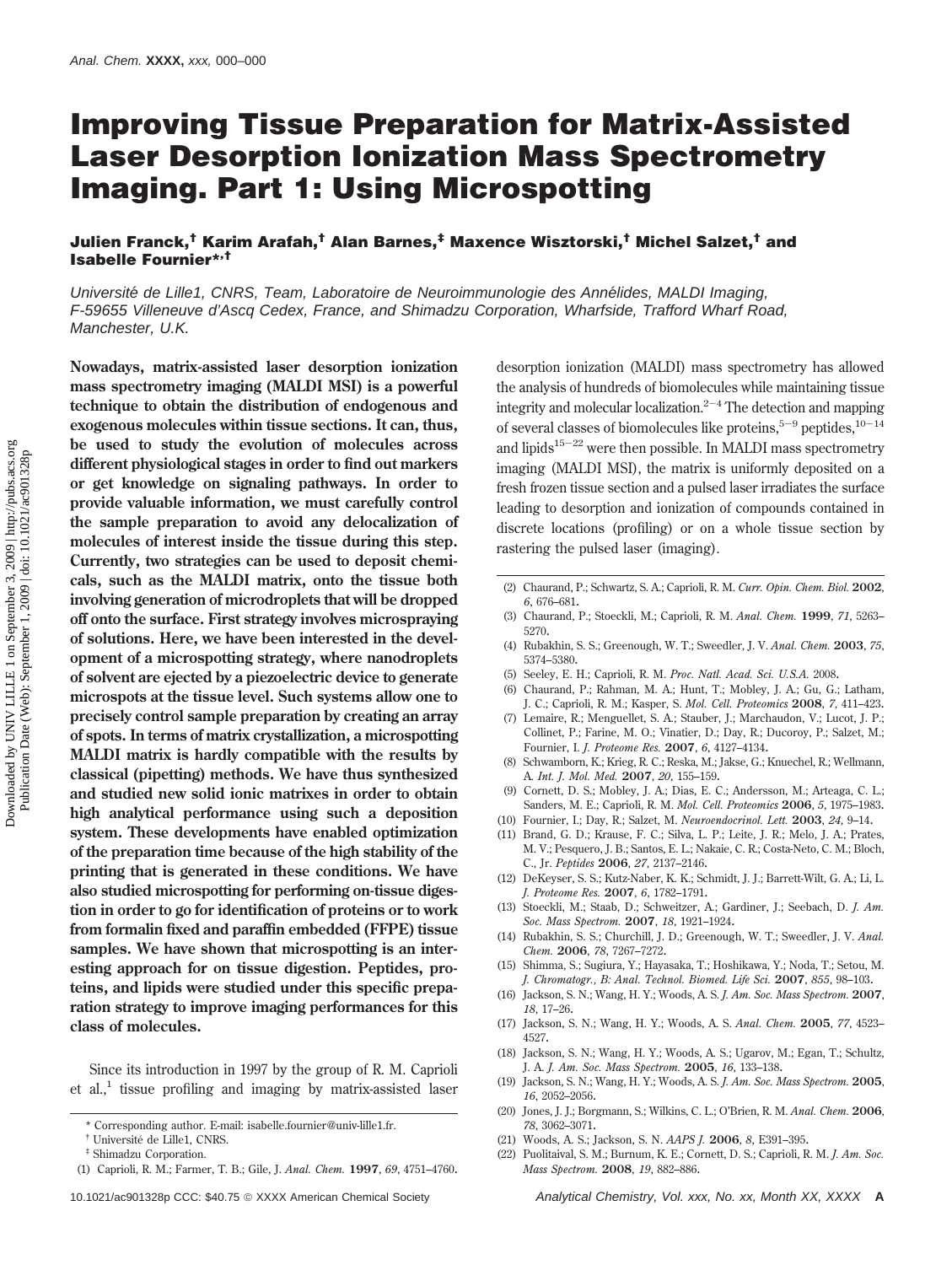Many developments have been undertaken to improve MALDI MSI. Selection of the matrix and of the matrix deposition mode is a crucial step for MALDI imaging. In fact, most of the matrixes are specific to a mass range or family of compounds which can be exhibited more in tissue samples than in classical MALDI experiments due to the complex mixture of compounds in tissue. In addition, matrix choice is important from the viewpoint of solvent used and the crystal formation. Solvents used must allow good solubilization of the matrix and an efficient extraction of compounds in the tissue. Moreover, matrix layer quality greatly influences the resulting spectra reproducibility quality and will determine MALDI-MSI sensitivity, spectral resolution, and spatial resolution of molecular images. It is therefore, crucial to control uniformity of deposition using the smallest volume as possible to avoid analyte delocalization as well as crystal size and homogeneity of distribution across the spot for higher spatial resolution and spot-to-spot reproducibility. The easiest approach for depositing the matrix is manually with a micropipet. This allows a fast preparation of the tissue with a good extraction and cocrystallization of compounds. This preparation, however, suffers from poor reproducibility and delocalization of molecules within the tissues, and this approach is generally only used for profiling experiments. Another matrix application method is by spray coating, providing a homogeneous deposition of the matrix over the tissue section. This can be obtained manually with a pneumatic sprayer $^{23,24}$  or by a robotic device. $25-27$  The homogeneous deposition of small droplets provides the formation of matrix crystals smaller than the laser beam diameter allowing the acquisition of images with a high spatial resolution. However, manual spray is generally not very reproducible. In this way, Electrospray deposition of matrix is much more reproducible and really provides highly homogeneous polycrystalline matrix layers with extremely small crystals and should provide the lowest delocalization and the highest spatial resolution. This type of matrix deposition, however, results in drastically reduced solvent (and matrix) volume that can be far too low to provide good extraction and incorporation of analytes into matrix crystals. Thus, this method provides almost perfect layers of matrix crystals but very poor quality MS spectra in terms of signal intensity and the number of detected ions, notably peptides and proteins. Compromised systems have been found between minimizing analyte delocalization and providing smallest matrix crystals with a homogeneous distribution while keeping enough solvent to preserve analytical performances. A new automatic system, the ImagePrep by Bruker Daltonics, was recently developed that creates matrix aerosol by vibrational vaporization under controlled condition. This system monitors the different steps of matrix deposition, extraction, and drying and allows control of the matrix layer thickness. Other techniques, like matrix sublimation,<sup>28</sup> were used to uniformly cover a tissue section for imaging. Such methods can only be used for analysis

- (23) Reyzer, M. L.; Hsieh, Y.; Ng, K.; Korfmacher, W. A.; Caprioli, R. M. *J. Mass Spectrom.* **2003**, *38*, 1081–1092.
- (24) Schwartz, S. A.; Reyzer, M. L.; Caprioli, R. M. *J. Mass Spectrom.* **2003**, *38*, 699–708.
- (25) Sugiura, Y.; Shimma, S.; Setou, M. *Anal. Chem.* **2006**, *78*, 8227–8235.
- (26) Chen, Y.; Allegood, J.; Liu, Y.; Wang, E.; Cachon-Gonzalez, B.; Cox, T. M.; Merrill, A. H., Jr.; Sullards, M. C. *Anal. Chem.* **2008**, *80*, 2780–2788.
- (27) Jardin-Mathe, O.; Bonnel, D.; Franck, J.; Wisztorski, M.; Macagno, E.; Fournier, I.; Salzet, M. *J. Proteomics* **2008**, *71*, 332–345.
- (28) Hankin, J. A.; Barkley, R. M.; Murphy, R. C. *J. Am. Soc. Mass Spectrom.* **2007**, *18*, 1646–1652.

of molecules with low molecular weight (typically lipids) as these do not require embedding (cocrystallization) in the matrix crystal lattice for the desorption/ionization process to occur.

Alternative methods to spraying methods can be used for matrix deposition. One of the alternatives is to apply micro- or even nanovolumes of matrix solutions to create microspots at the tissue section level. In microspotting methods, the tissue will be covered with an array of matrix microspots. In this case, analyte delocalization cannot exceed the size of the spot. The main advantages of this method are the high reproducibility of matrix deposition and the high quality of spectra that can be recorded owing to solvent volume allowing for analyte extraction and incorporation in matrix crystals. In microspotting methods, the spot diameter is generally ∼150 *µ*m. Microspotting allows for creating an ordered array of spots but also deposition on specific locations. Various strategies have been developed to supply small amounts of matrixes. Microspotting can be obtained using acoustic deposition<sup>29</sup> and inkjet printing<sup>30-32</sup> or using a modified nano LC-MALDI spotter.<sup>33</sup> Here, we have used an automated piezoelectric chemical inkjet printer (CHIP-1000, Shimadzu) to generate picoliter droplets. With the use of this automated spotting device, small droplets of solution are ejected by piezoelectric heads directly onto the tissue section to generate a raster of spots of about  $150-200 \mu m$  spot diameter. Interestingly, such a system allows various tissue treatments to be successively applied on the same spots such as on tissue digestion followed by matrix deposition. The different strategies developed by combining microspotting using CHIP-1000 and MALDI are presented in Figure S-1 in the Supporting Information. In these experiments, we describe complete strategies for MALDI MSI of lipids, peptides, and proteins imaging and identification using the CHIP-1000 systems. We present the methodological developments and improvements made in order to provide robust and reproducible high-quality imaging of analytes on such a system. Many developments were required to reach a real and usable tool, including the search and synthesis of new MALDI matrixes that were compatible with such a microdeposition system.

#### **EXPERIMENTAL PROCEDURE**

Materials. α-Cyano-4-hydroxycinnamic acid (HCCA), sinapinic acid (SA), 6-aza-2-thiothymine (ATT), tifluoracetic acid (TFA), ethanol (EtOH), acetonitrile (ACN), chloroform, aniline (ANI), and water CHROMASOLV PLUS for HPLC  $(H<sub>2</sub>O)$  were purchased from Sigma-Aldrich (Saint Quentin Fallavier, France). Sequencing grade modified trypsin, porcine enzyme was from Promega (Charbonnières-les-Bains, France).

**Tissue Preparation.** Thin 10  $\mu$ m tissue sections were obtained from frozen rat brain using a cryostat Leica CM1510S (Leica Microsystems, Nanterre, France) and applied onto ITO-coated

- (29) Aerni, H. R.; Cornett, D. S.; Caprioli, R. M. *Anal. Chem.* **2006**, *78*, 827– 834.
- (30) Baluya, D. L.; Garrett, T. J.; Yost, R. A. *Anal. Chem.* **2007**, *79*, 6862–6867.
- (31) Groseclose, M. R.; Andersson, M.; Hardesty, W. M.; Caprioli, R. M. *J. Mass Spectrom.* **2007**, *42*, 254–262.
- (32) Patel, S. A.; Barnes, A.; Loftus, N.; Martin, R.; Sloan, P.; Thakker, N.; Goodacre, R. *Analyst* **2009**, *134*, 301–307.
- (33) Lemaire, R.; Desmons, A.; Tabet, J. C.; Day, R.; Salzet, M.; Fournier, I. *J. Proteome Res.* **2007**, *6*, 1295–1305.
- (34) Lemaire, R.; Wisztorski, M.; Desmons, A.; Tabet, J. C.; Day, R.; Salzet, M.; Fournier, I. *Anal. Chem.* **2006**, *78*, 7145–7153.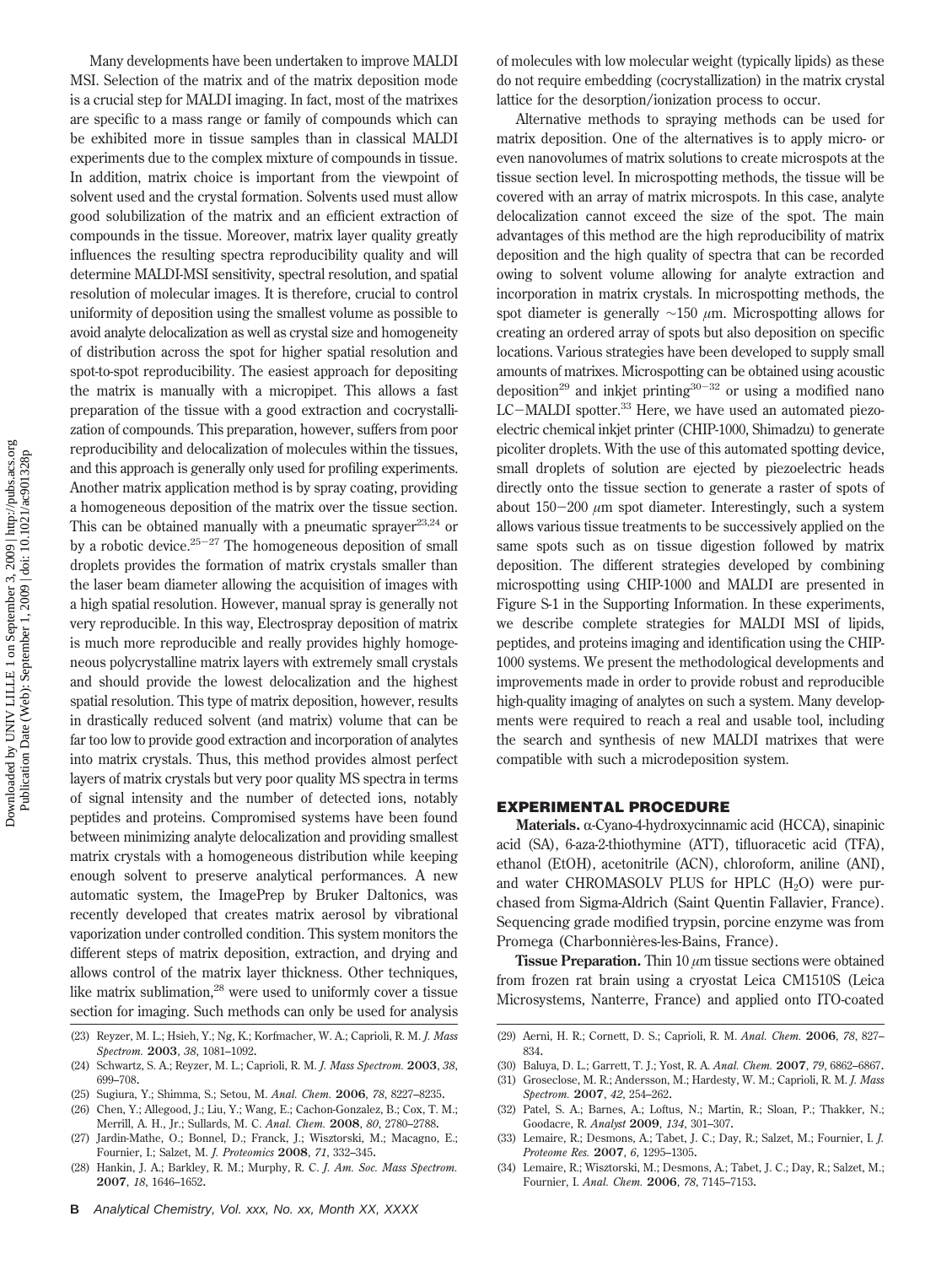conductive glass slides (Bruker Daltonics, Bremen, Germany). It has been shown that MS spectra quality depends generally from the chemical washing step. Lemaire and co-workers introduced the use of chloroform $34$  to mainly remove phospholipids which can interfere in the spectra and create poor crystallization when analyzing peptides or proteins. Caprioli et al. showed the use of alcohol to fix the tissue and remove salts and lipids.35 Thus, for peptides/proteins analysis, tissue sections were submitted to a washing step using cold EtOH 95% during 15 s followed by a washing step using chloroform during 1 min in order to remove abundant lipids. For lipids analysis, no washing procedure was used.

**On Tissue Digestion.** Automatic trypsin deposition was performed using a high accurate position chemical inkjet printer CHIP-1000 (Shimadzu, Kyoto, Japan). A volume of 20 nL of solution containing 20  $\mu$ g/mL of trypsin in 20 mM NH<sub>4</sub>HCO<sub>3</sub> buffer was applied on each spot spaced by 250  $\mu$ m center to center. Five droplets of 100 pL were deposited at each spot per cycle, and then 40 iterations were necessary to obtain the total volume. The tissue section was then incubated for 2 h in a humid atmosphere at 37 °C.

**Mass Spectrometry Imaging of Proteins.** A volume of 10 nL of solution containing 20 mg/mL of sinapinic acid (SA) in ACN/aqueous TFA 0.1% (6:4, v/v) were deposited using the CHIP-1000. The spots were spaced by 250 *µ*m center to center, and five droplets of 100 pL were deposited at each spot per cycle, and then 20 iterations were necessary to obtain the final volume. A solid ionic matrix SA/aniline was prepared just prior to use according to a rapid conversion procedure. Briefly, 8.1 *µ*L (1 equivalent) of ANI was added to a solution containing 20 mg/mL (1 equivalent) of SA in ACN/aqueous TFA 0.1% (6:4, v/v). The solution was then agitated for several minutes before use. For rapid conversion, the matrix solution must be used within 1 day of preparation. Alternatively, stable matrix powder can be synthesized by a long conversion method. In such a case, 1 equivalent of ANI is added to 1 equivalent of SA dissolved in methanol (MEOH, 2.5 mg/mL). The solution is then stirred for 1 h, and the solvent was evaporated in a rotary evaporator for 45 min. The matrix powder is then placed in a desiccator for 30 min to eliminate residual solvent and stored at  $-20$  °C. Just prior to the experiment, the matrix solution is prepared by dissolving 20 mg/ mL of SA/ANI in a solution of ACN/aqueous TFA 0.1% (6:4, v/v). This solid ionic matrix was deposited using the CHIP-1000 according to the same parameters as for SA. Molecular images were acquired using an UltraFlex II MALDI-time-of-flight (TOF)/ TOF instrument (Bruker Daltonics, Bremen, Germany) equipped with a Smartbeam laser having a repetition rate up to 200 Hz and controlled by FlexControl 3.0 (Build 158) software (Bruker Daltonics, Bremen, Germany). Images were performed in the positive linear mode, and MALDI MS spectra were acquired in the  $2500-35000$   $m/z$  range. A total of 500 laser shots were averaged at each spot at a laser frequency of 100 Hz. The images were saved and reconstructed using FlexImaging 2.1 (Build 15) (Bruker Daltonics, Bremen, Germany).

**Mass Spectrometry Imaging of Peptides.** A solution containing 10 mg/mL of HCCA in ACN/aqueous TFA 0.1% (6:4, v/v) was used as the matrix for peptides analysis. The total volume of matrix was set to 20 nL and was deposited directly on tissue or on tryptic spots using the CHIP-1000. Solid ionic matrix HCCA/ aniline (HCCA/ANI) was used as the matrix and was prepared following the procedure established previously $36$  and similarly to SA/ANI. Briefly 14.4 µL of ANI (1.5 equivalent) was added to a solution containing 20 mg/mL of HCCA (1 equivalent) in ACN/ aqueous TFA 0.1%. The matrix can also be synthesized using the complete conversion protocol as described for SA/ANI but using 1.5 base equivalent for 1 acid equivalent. The total volume of this solid ionic matrix was set to 10 nL and was deposited directly on tissue or on tryptic spots using the CHIP-1000. The images were performed in positive reflector mode, and MALDI MS spectra were acquired in the 600-<sup>5000</sup> *<sup>m</sup>*/*<sup>z</sup>* range. A total of 500 laser shots were averaged at each spot at a laser frequency of 100 Hz. The images were saved and reconstructed using FlexImaging 2.1.

**Mass Spectrometry Imaging of Lipids.** A solution containing 15 mg/mL of ATT in EtOH/H<sub>2</sub>O (1:1,  $v/v$ ) was used as the matrix for lipids analysis. The total volume of this matrix was set to 20 nL and was deposited directly on the tissue using the CHIP-1000. The images were performed in positive and negative reflector modes, and MALDI-MS spectra were acquired in the 300-<sup>3000</sup> *<sup>m</sup>*/*<sup>z</sup>* range. A total of 500 laser shots were averaged and acquired at each spot at a laser frequency of 100 Hz. The images were saved and reconstructed using FlexImaging 2.1.

**MS/MS Identification of Digested Tissues.** MS/MS experiments on digested tissue were performed using the UltraFlex II MALDI-TOF/TOF instrument equipped with a LIFT III cell. For MS/MS experiments, parameters were set as follows: laser repetition rate was 100 Hz, ion source voltages were, respectively, 8 and 7.3 kV on the MALDI sample plate and the first electrode; the LIFT cell was pulsed from ground for electrodes 1 and 2 to 19 kV and in the last step, electrode 3 was decreased to 3.2 kV; the reflector end voltage was set to 29.5 kV and midgrid to 13.85 kV. For each MS/MS spectrum 5000 total shots were averaged including 1000 for parent ions and 4000 for fragments. The laser fluence was increased over the experiments for generating lower *m*/*z* fragments.

**Data Analysis.** Protein identification in databanks were performed using Biotools 3.0 (Build 1.88) software (Bruker Daltonics, Bremen, Germany) connected to Mascot 2.2.0.3 search engine and interrogating the Swiss-Prot Protein Knowledgebase Release 56.1 of September 2, 2008 (397 539 sequence entries, comprising 143 289 088 amino acids abstracted from 172 934 references) with oxidation as the variable modification and no fixed modification. Taxonomy was specified to be *Rattus norvegicus*. Trypsin was selected as the enzyme, and two missed cleavages were selected. The mass tolerance was set at 0.5 and 1 Da, respectively, for the MS and MS/MS.

## **RESULTS**

**Mass Spectrometry Imaging of Proteins.** Analysis of proteins by MALDI-TOF is generally performed using SA as a matrix. SA has also proven to be useful for MALDI-MSI of proteins. Thus, imaging of proteins directly from tissue using the CHIP-1000 was first performed using a solution of SA at 10 mg/mL. A total of 40

<sup>(35)</sup> Seeley, E. H.; Oppenheimer, S. R.; Mi, D.; Chaurand, P.; Caprioli, R. M. *J. Am. Soc. Mass Spectrom.* **2008**, *19*, 1069–1077.

<sup>(36)</sup> Lemaire, R.; Tabet, J. C.; Ducoroy, P.; Hendra, J. B.; Salzet, M.; Fournier, I. *Anal. Chem.* **2006**, *78*, 809–819.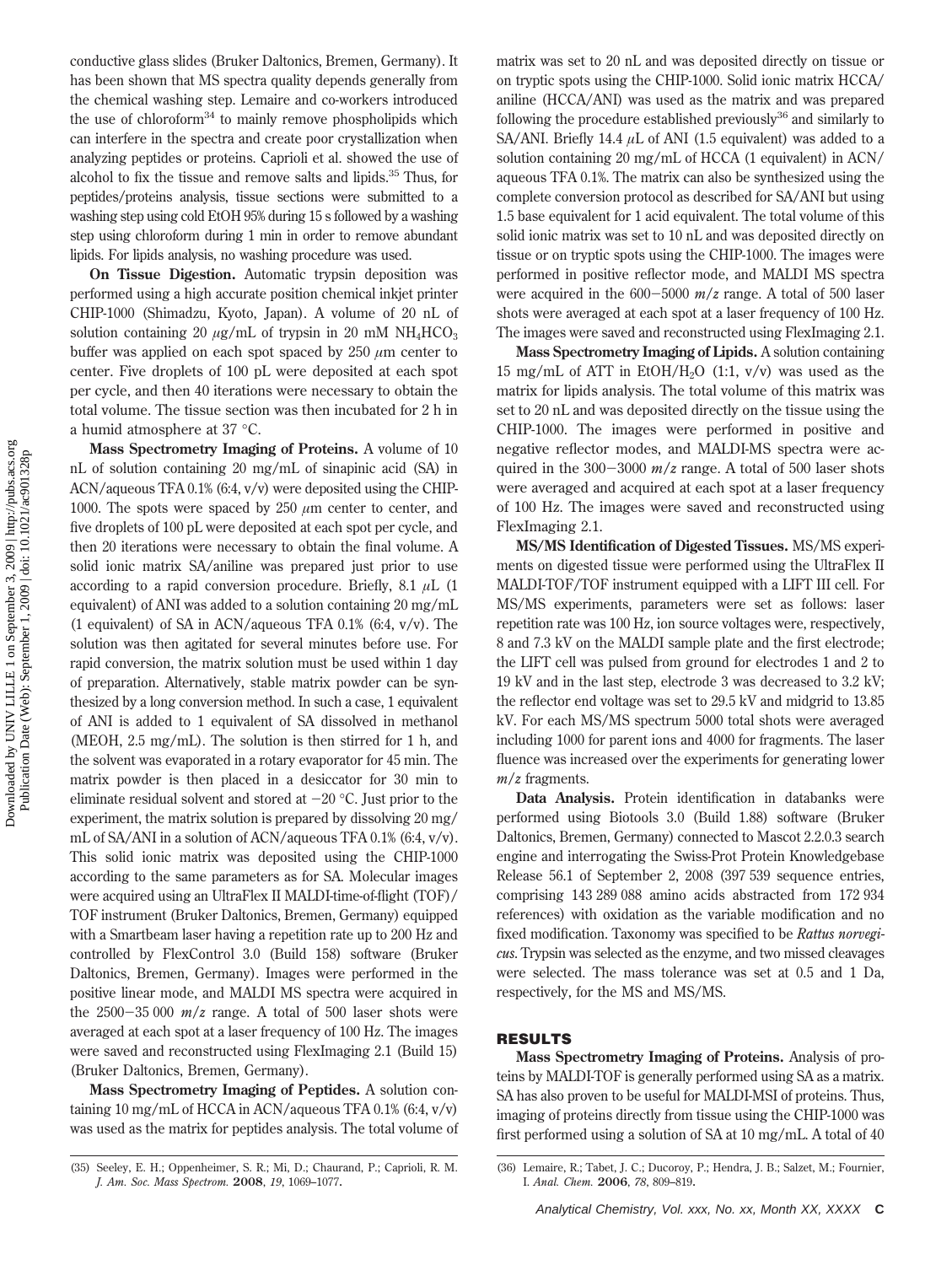

Figure 1. (a) Crystallization comparison between deposition of 10 nL of SA and deposition of 10 nL of SA/ANI, and (b-d) MS spectra recorded on two symmetric regions after deposition of 10 nL of SA/ANI and 10 nL of SA.

iterations were necessary to obtain a homogeneous crystallization on the tissue and a good signal in the MALDI-TOF spectrum. With dependence on the size of the tissue section, this number of iterations is time-consuming (approximately 2 h/cm2 ). For this reason, the matrix concentration was increased up to 20 mg/ mL, allowing for decreasing, thus, the number of iterations to 20 while keeping the same signal quality in the MALDI spectrum. The printing at this concentration was stable, and the spots were completely covered by a thin layer of SA. However, the MALDI-TOF/MS spectra were generally low in intensity and with a high background noise. Lemaire and coworkers<sup>36</sup> have shown that the use of solid ionic matrixes was providing a good alternative to "classical matrixes" for MALDI imaging. The use of solid ionic matrixes has been demonstrated to give better sensitivity, resolution, intensity, as well as better resistance to laser irradiation and lower matrix crystal sublimation under high vacuum conditions. Previously published work has shown solid ionic matrixes are better suited for peptide analysis from tissue sections.36,37 In this work, a new solid ionic matrix SA/ANI was synthesized and tested as matrix to establish its efficiency to analyze proteins in tissues using the CHIP-1000 for matrix deposition and was compared to classical SA. Comparison of SA/ANI and SA was made from different levels including deposition, crystallization, and spectral aspects. Concerning matrix crystallization, the SA/ANI solid ionic matrix shows a more homogeneous crystallization than classical SA (Figure 1a). For SA, most of the spots present an external noncrystallized ring and a rather heterogeneous crystallization. For SA/ANI, spots are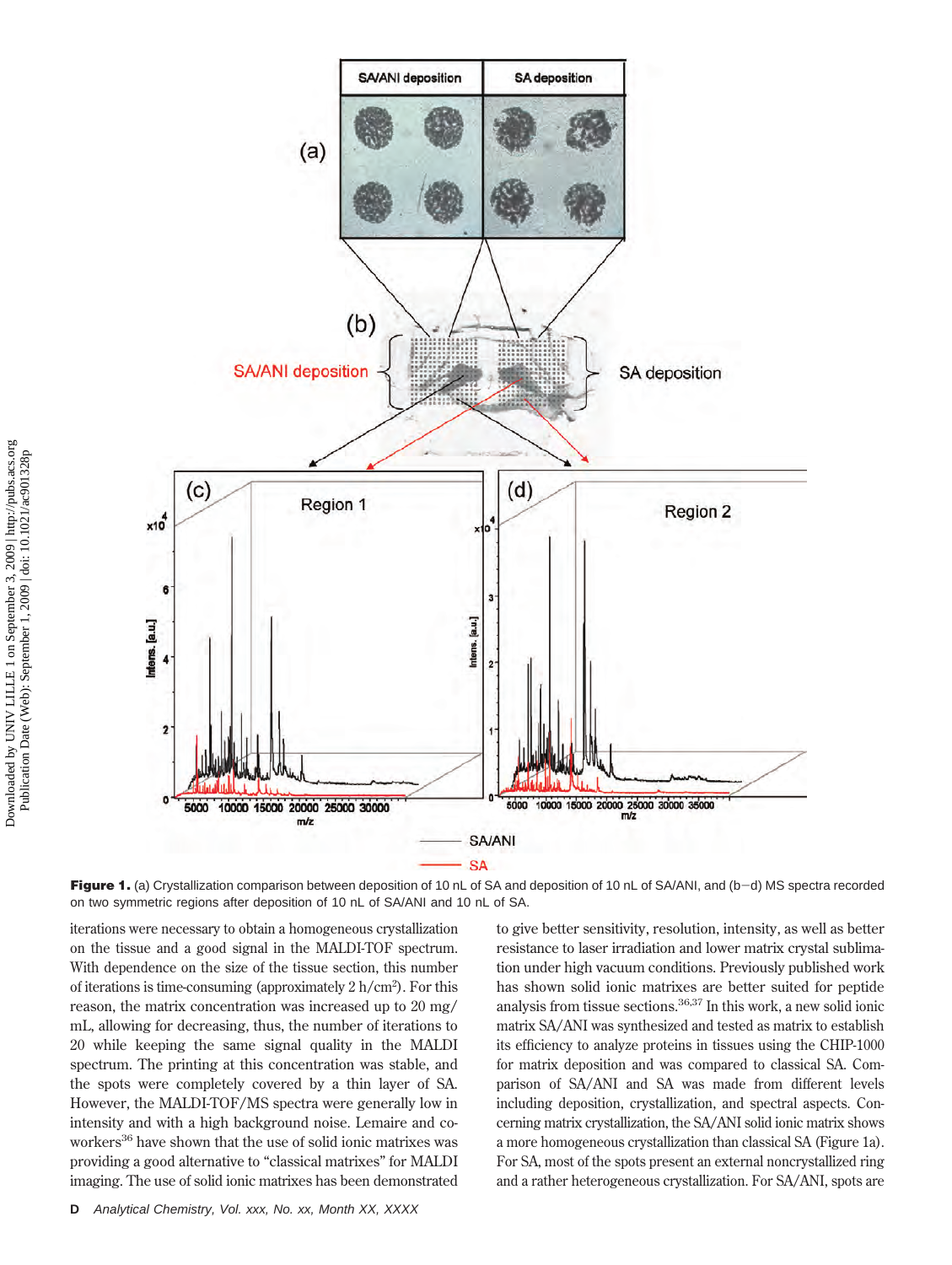|                                        |  |  |  |  | Table 1. Intensity and Signal/Noise Values for Peptides |  |
|----------------------------------------|--|--|--|--|---------------------------------------------------------|--|
| and Proteins Detected by Microspotting |  |  |  |  |                                                         |  |

|            | intensity |          | S/N           |      |  |
|------------|-----------|----------|---------------|------|--|
| m/z        | SA/ANI    | SА       | <b>SA/ANI</b> | SA   |  |
| 3 175,750  | 954.50    | 242.00   | 2.8           | 1.2  |  |
| 3 387,949  | 1 023.50  | nd       | 3.0           | nd   |  |
| 3 549.578  | 498.00    | nd       | 1.4           | nd   |  |
| 3681.870   | 1 128,00  | nd       | 3.3           | nd   |  |
| 3 837.879  | 1 311 25  | nd       | 3.8           | nd   |  |
| 4 332 224  | 379.50    | nd       | 1.1           | nd   |  |
| 4 976.567  | 3 387,00  | 598.50   | 9.5           | 4.5  |  |
| 5499559    | 5 352.00  | 1 088.50 | 14.7          | 8.2  |  |
| 6 736.988  | 4 541.00  | 666.00   | 12.0          | 5.0  |  |
| 7 080.038  | 12 665.00 | 1 865.50 | 33.5          | 14.0 |  |
| 8 589.494  | 13 574.50 | 2 570.50 | 35.5          | 19.6 |  |
| 9 969.582  | 7 974.00  | 2438.50  | 20.8          | 18.8 |  |
| 14 181.465 | 30 010.00 | 5 212.00 | 89.1          | 45.9 |  |
| 15 264 720 | 4 538,00  | 1 989.00 | 14.2          | 18.4 |  |
| 18 491.561 | 3633.00   | 768.00   | 13.6          | 7.9  |  |
| 28 405.901 | 751.50    | 237.00   | 4.6           | 3.2  |  |

wholly covered by a thin homogeneous layer of matrix crystals. Moreover the spot diameter obtained from ionic matrixes is generally smaller. Because of the higher reproducibility and smaller spot diameter with SA/ANI, the distance between spots can be decreased. This enabled increasing the number of spots of the raster in the printed area and consequently to increase spatial resolution of images. In terms of the ease of deposition, both matrixes were similar in term of the stability of printing. Concerning MALDI MS, a comparison between SA and SA/ANI under microspotting conditions was performed on the same tissue section taking advantage of the brain symmetry to avoid artifact signal variations due to intersection composition variations or sample handling (Figure 1b). To carefully compare in detail the two matrixes, 5000 shots were accumulated in different regions of the tissue. As shown Figure 1c,d, spectral analysis clearly reveals that SA/ANI enables the detection of more signals over a broader *m*/*z* range. In particular, many peptides were observed in the low *m*/*z* range of the SA/ANI MS spectra when these signals were not observed for SA. Thus, SA/ANI provides spectra with a higher dynamic mass range. Ion signal intensities were also compared, and the intensities of several peaks over the *m*/*z* range are given in Table 1 for both matrixes. For the same laser energy just above the threshold for ion production, Table 1 shows that signal intensity and S/N is higher for the ionic matrix. This was confirmed for all the experiments. Up to a 5-fold increase in intensity was observed for certain peaks, and the signal intensity was always higher for SA/ANI. The averaged S/N ratio was 2-fold higher with SA/ANI. In conclusion, for equivalent printing stability, SA/ANI presents better crystallization and analytical performance than SA. SA/ANI spectra showed a higher number of peaks, of superior intensity, with a higher S/N ratio. SA/ANI was demonstrated to be more efficient for tissue analysis than SA and is a matrix to retain for MALDI MSI of proteins since it is also well suited with microspotting conditions. Figure 2 shows MALDI MSI experiments using SA/ANI after whole laser rastering of a rat brain tissue section under microspotting conditions.

Over the whole tissue section (Figure 2a,b), very intense signals were observed with very specific spectrum profiles according to the acquisition position on the tissue. MALDI images of three different ions have been shown (Figure 2c). These compounds show the apparent different distribution in the rat brain section. Absolutely no delocalization of analytes was observed in the surrounding area outside of the tissue sample. MALDI matrixes better suited for proteins and peptides, in addition to performing well for imaging, accelerate the potential for biomarker discovery and tissue classification in disease samples. $38-40$  In clinical applications, proteins that reveal a biologically relevant localization are of great interest. Consequently identification of proteins of interest is the next step after detection. The most direct strategy would be to fragment proteins to directly deduce their primary structure. Although, currently direct protein fragmentation is not possible for MALDI from complex mixtures because of compatibility with ion activation methods (low charge states) or parent ion selection (e.g., in-source decay (ISD)). Although, currently available methods allowing the generation of sufficient structural information from the direct fragmentation of proteins by various ion activation methods are either not available for MALDI (not enough charge states for ion transfer in some parts of the instrument) or with not enough efficiency (e.g., electron capture dissocaition (ECD)) because of the low charge states or efficiency but do not allow parent ion selection, requiring a purified sample (e.g., ISD on MALDI-TOF systems). Currently the most reliable method of protein identification from tissue samples is by enzymatic digestion followed by MS/MS of selected ions. Enzymatic digestion at the tissue level requires careful control of hydrolyzed peptide delocalization. Microspotting provides an excellent tool for controlling localization and volumes of enzymes in contact with the tissue sample. A "bottom-up" strategy involving an in situ enzymatic digestion has previously been shown using the chemical printer; however in these experiments, optimization of peptide detection conditions and trypsin digestion has been shown.

**Mass Spectrometry Imaging of Peptides.** Peptide analysis in MALDI MS is generally performed using either 2,5-dihydroxybenzoic acid (2,5-DHB) or HCCA as matrix. 2,5-DHB characteristically crystallizes in the shape of needles that grow from the outer rim of the deposited solution. In addition, a fine polycrystalline film forms in the inner part with salts species accumulating in this region. Because of this heterogeneous crystals distribution, 2,5-DHB is not best suited for MALDI MSI although this can be dependent on the method of deposition used. 2,5-DHB is compatible with spraying devices but has been shown to create heterogeneous crystallization when microspotted despite reduced crystal size and reduced heterogeneity than for classical MALDI sample preparation. 2,5-DHB is also known for presenting hot spots. This phenomenon can be overcome in classical MALDI by carefully and manually moving the sample under laser irradiation toward the needle part of the crystals. Because of the spatial resolution required in MALDI MSI, this is not possible to a large extent.

<sup>(38)</sup> Yao, I.; Sugiura, Y.; Matsumoto, M.; Setou, M. *Proteomics* **2008**, *8*, 3692– 3701.

<sup>(39)</sup> Walch, A.; Rauser, S.; Deininger, S. O.; Hofler, H. *Histochem. Cell. Biol.* **2008**, *130*, 421–434.

<sup>(40)</sup> Deininger, S. O.; Ebert, M. P.; Futterer, A.; Gerhard, M.; Rocken, C. *J. Proteome Res.* **2008**, *7*, 5230–5236.

<sup>(37)</sup> Djidja, M. C.; Francese, S.; Loadman, P. M.; Sutton, C. W.; Scriven, P.; Claude, E.; Snel, M. F.; Franck, J.; Salzet, M.; Clench, M. R. *Proteomics* **2009**, *9*, 2750–2763.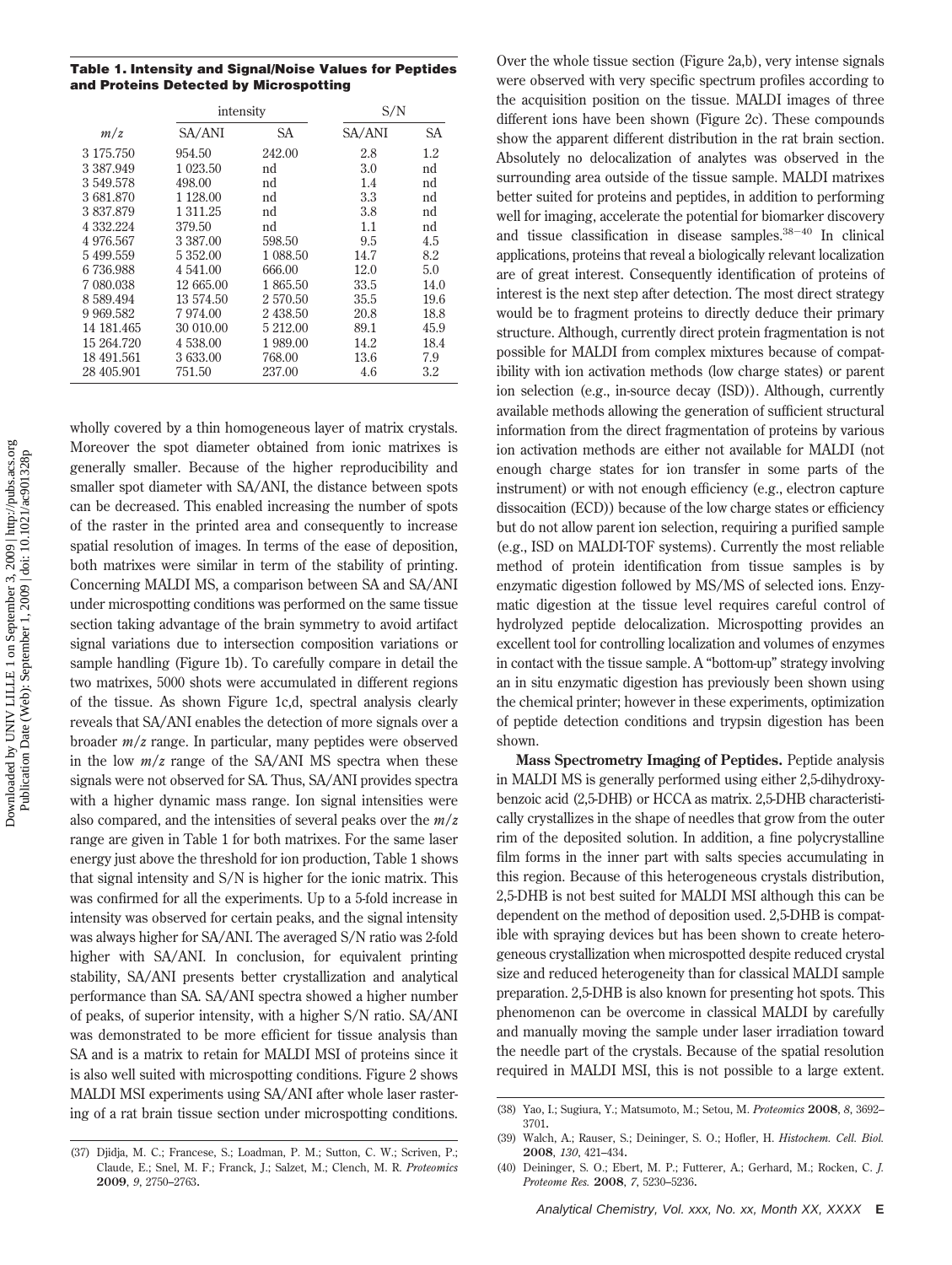

Figure 2. (a, b) MALDI MS spectra recorded in two different locations of a rat brain tissue section after automated microspotting of matrix solution (SA/ANI) and (c) reconstructed molecular images for *m*/*z* 4 959.3, *m*/*z* 18 450.7, and *m*/*z* 28 412.

For this reason, HCCA, which presents an homogeneous crystallization, was preferred to 2,5-DHB in these experiments. HCCA was used for microspoting by chemical printing. Pictures of rat brain tissue sections after the microspotting of HCCA are shown (Figure S-2a in the Supporting Information). The solution containing 10 mg/mL of HCCA was very difficult to spot. The printing was unstable after only 10 min of spotting leading to many satellite droplets, and the piezoelectric head was totally clogged after 30 min. To increase printing stability with HCCA, a cleaning procedure was required every 5 min. Alternatively the matrix solution concentration was decreased to 5 mg/mL, although for 5 mg/mL the number of iterations had to be increased therefore increasing the preparation time. Tissue microspotted with 5 mg/ mL HCCA solution were analyzed but weak, and limited peptide signals were detected in addition to MS spectra showing high background noise. To overcome this drawback, solid ionic matrixes, HCCA/ANI or HCCA/DANI,<sup>36</sup> were tested under microspotting conditions. These matrixes have previously shown good sensitivity and a good intensity for peptide analysis from tissue sections. In addition, solid ionic matrixes benefit from high solubility and low surface tension, aiding the microspotting process. HCCA is difficult to solubilize at a concentration of 20 mg/mL in a mixture containing 60% ACN and 40% aqueous TFA 0.1%. An organic base, such as aniline, when added to the above solution, an acid-base reaction occurs and the complex is solubilized. We discovered that the higher solubility of the ionic matrix improved printing performance. In addition, we observed that crystallization time was longer with the ionic matrix, thus avoiding a rapid clogging of the piezoelectric head and possibly giving more time for better peptide extraction from tissues. A solution of HCCA/ANI containing 20 mg/mL of HCCA was then tested. Figure S-2b in the Supporting Information shows the pictures of a rat brain tissue section after HCCA/ANI microspotting. Comparison of HCAA and HCCA/ANI printing show that a well-defined raster of spots is obtained for HCCA/ANI, which was not possible for HCCA. It must also be noticed that for HCCA/ ANI, the printing was stable over hours without requiring any cleaning procedure. Because of the benefits described above, solid ionic matrixes were chosen for imaging mass spectrometry of both endogenous peptides and peptides generated after enzymatic digestion. The classical proteomics approach to protein characterization involves extraction, fractionation of proteins, separation by RP-HPLC or by SDS PAGE, followed by an enzymatic digestion, and MS/MS analysis. Some groups have recently demonstrated the possibility to make protein identification after in situ enzymatic digestion followed by  $MS/MS$  directly on frozen<sup>31</sup> or FFPE tissues.33,37,41,42 Identified proteins can then be cross-validated using classical immunohistochemistry or by a technique developed in our lab called TAG-MASS<sup>43</sup> allowing specific detection of proteins by MALDI-MSI (specific MALDI-MSI). Direct identification of proteins was performed by on-tissue microspotted enzymatic digestion. Advantages of chemical printer were great reproducibility for spotting different solutions at the same spot. In the case of enzymatic digestion, CHIP-1000 allowed, microdeposition of trypsin followed by incubation and a microspotting of HCCA/ANI matrix. Different concentrations of trypsin were tested from 20 *µ*g/mL up to 100 *µ*g/mL. No major differences in terms of the number of peptides detected after digestion were observed with varying trypsin concentration. The most apparent difference discovered was the presence of trypsin autolysis peaks which were most intense at 100  $\mu$ g/mL trypsin concentration. However, even for the lowest concentration, autolysis peaks from trypsin at *m*/*z* 842.5, *m*/*z* 1045.5, *m*/*z* 2211.1, and *m*/*z* 2283.2 were still detected providing good internal calibration signals. The volume of solution required for printing was also taken into account. Generally, below 200 *µ*L of solution loaded in the instrument led to droplets that were unstable and spotting became difficult. The amount of trypsin deposited was set to 40 nL per spot. Above this value, no difference was observed in terms of number of detected peptides even after 2 h incubation at 37 °C.

<sup>(41)</sup> Stauber, J.; Lemaire, R.; Franck, J.; Bonnel, D.; Croix, D.; Day, R.; Wisztorski, M.; Fournier, I.; Salzet, M. *J. Proteome Res.* **2008**, *7*, 969–978.

<sup>(42)</sup> Groseclose, M. R.; Massion, P. P.; Chaurand, P.; Caprioli, R. M. *Proteomics* **2008**, *8*, 3715–3724.

<sup>(43)</sup> Lemaire, R.; Stauber, J.; Wisztorski, M.; Van Camp, C.; Desmons, A.; Deschamps, M.; Proess, G.; Rudlof, I.; Woods, A. S.; Day, R.; Salzet, M.; Fournier, I. *J. Proteome Res.* **2007**, *6*, 2057–2067.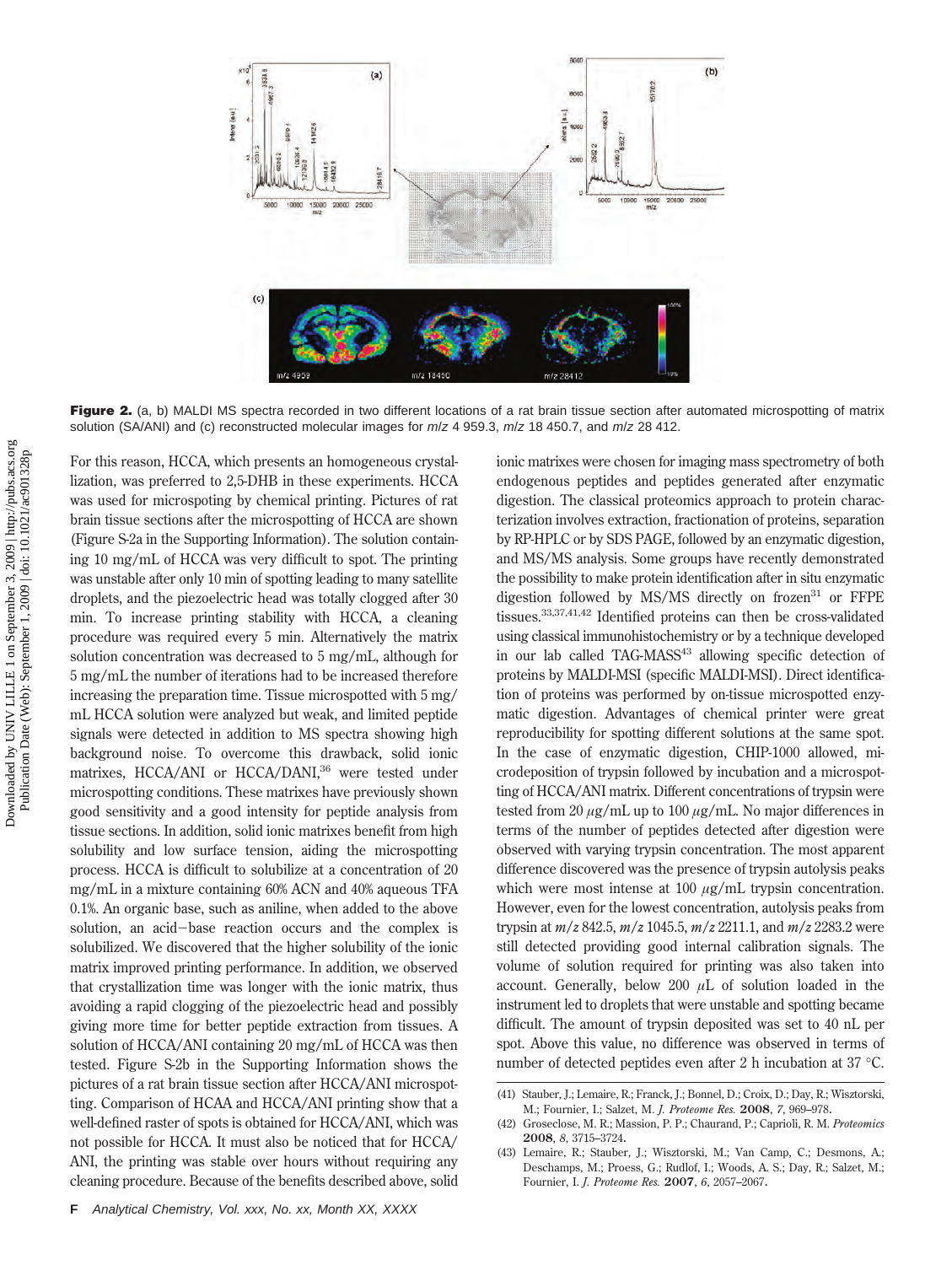

**Figure 3.** MALDI MSI of a rat brain tissue section after on-tissue trypsic digestion followed by matrix deposition (HCCA/ANI) using an automated microspotting device. (a, b) MS spectra recorded at two different locations of the tissue section and (c, d) corresponding MS/MS spectra of ions at *m*/*z* 1339.8 and *m*/*z* 1701.9. (e) Reconstructed molecular images for *m*/*z* 1339.8, *m*/*z* 1701.9, and overlaid image of both ions.

After in situ enzymatic digestion and image reconstruction, the peptides generated from the digest can be selected to perform MS/MS experiments for direct identification of proteins. Figure 3 shows the images of tryptic peptides indirectly giving the localization of the corresponding proteins indentified directly from the rat brain tissue section after enzymatic digestion and MS/ MS experiments. In this example, two different proteins localized in different regions of the tissue were selected and directly submitted to MS/MS allowing one to correlate localization and identification of myelin and tubulin  $\alpha$  1A. These two proteins show a very specific localization and opposite distribution in the rat brain. Myelin is exclusively localized in the corpus callosum while tubulin  $\alpha$  1A is present in the rest of the tissue. This experiment also shows that microspotting of the enzyme followed by matrix deposition limited the delocalization of the species to the maximum value of the spot size. Taking into account the spot size as reference, the spatial resolution commonly obtain for microspotting is about 200 *µ*m. Emphasis must also be given to the possibility to automatically move the laser over the spot during acquisition, which increases the sensitivity and S/N ratio. This is to be considered for MS/MS in order to improve fragmentation spectra quality for protein identification. This is also an opening to consider reconstructing digestion peptides images based on MS/MS spectra (specific fragments of peptides) and increasing image selectivity by avoiding isobaric ions overlapping effects that could be expected from the digestion of highly complex middles such as tissues. Taking advantage of the MS/MS discrimination

power is the solution to image isobaric peptides belonging to different proteins presenting different distributions within the tissue.

**Improving Deposition by Geometry Modification.** In order to improve the printing reproducibility and quality of reagent deposition, we also studied the geometric parameters of the microspotter. We often observed that, due to the distance between the piezoelectric head and the sample, the deposition was sometimes not accurately reproducible possibly due to differences in solution viscosity. To overcome this drawback, we reduced and optimized the distance between the piezoelectric head and the sample by modifying the target holder used for printing. For this, an adapter for Prespotted AnchorChip targets from Bruker Daltonics was modified. A metal slide from approximately 1 mm of thickness is added directly on the target, and the slide containing the tissue section is then added on top of the metal slide using an adhesive tape as shown in Figure S-3 in the Supporting Information. By reduction of the distance, depositions were more accurate and reproducible allowing a better matrix deposition on the tryptic spots after an incubation step. This modification needed great care in order to avoid contact between the piezoelectric head and the slide. We also noticed that satellite spots (occasionally ejected by the piezoelectric heads) were observed less frequently due to the reduced distance for the satellite droplet to deviate from the principal spot. The accuracy of the deposit is thus greatly improved, and by combining this modification with the use of solid ionic matrixes such as SA/ANI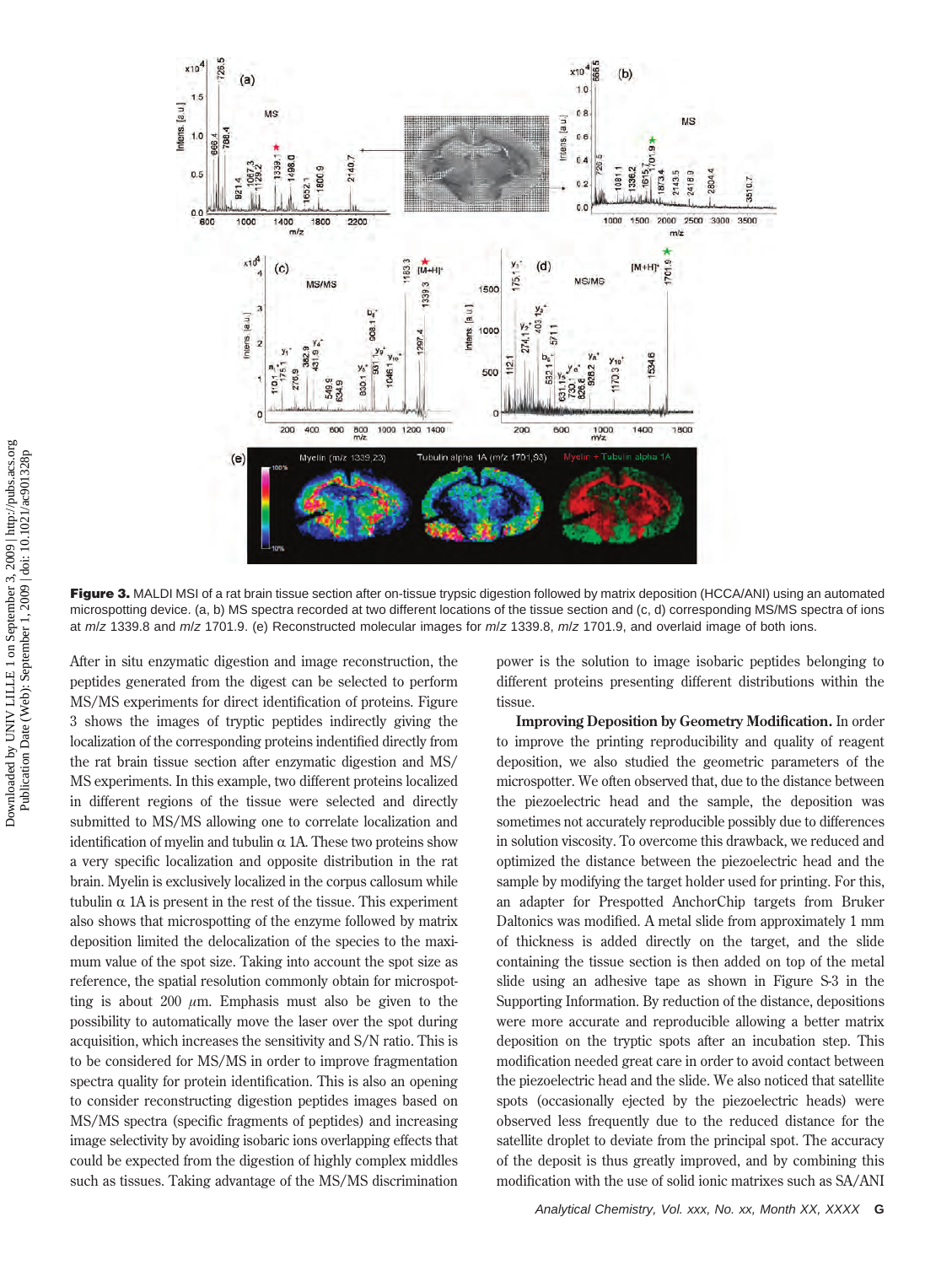

**Figure 4.** (a) Optical image of spots obtained after SA/ANI deposition using the CHIP-1000 with a spatial resolution of 150 *µ*m. (b) Zoom of the region containing spots of SA/ANI. (c) Reconstructed molecular images for *m*/*z* 9 976 and *m*/*z* 14 137.

which present a highly stable printing, it is thus possible to decrease the spot size in order to improve the spatial resolution of images. By deposition of three droplets of SA/ANI by spot, a spatial resolution of 150  $\mu$ m can be easily achieved (Figure 4a,b). A decrease in the spatial resolution is obtained without any alteration of the sensitivity (identical number of proteins detected with the same intensity). In Figure 4c is reported the reconstructed molecular images for two proteins, respectively, at *m*/*z* 9 976 and *m*/*z*14 137. These proteins have a close but not similar localization. This can be observed here using the highest resolution than with the classical microspotting conditions.

**Improving Deposition Time.** Microspotting has several advantages including multireagent deposition in specific locations and good control of analyte delocalization; however, the printing process is time-consuming. This is especially true when several reagents are successively spotted on a tissue section or for large samples. Previous MALDI imaging publications using microspotting devices have required an entire square or rectangular region to be printed (Figure S-4a, left panel in the Supporting Information). Printing areas that include regions outside the tissue can waste time and reagent. To remove these unnecessary regions, the simplest solution was to divide the printing area into several smaller areas of  $4 \times 4$  spots. In this approach, spots were only on the tissue section and were following the shape of the tissue section (Figure S-4a, right panel in the Supporting Information). In all regions, reagents are spotted using the option "single pass iterative". With this option, a single pass is performed on the first small area before moving to the next. The benefit of performing printing by this method is that print positions have time for solvent to evaporate before the next printing round occurs, and through a number of iterations a sufficient quantity of solution is deposited. Optimization of printing time was also gained by increasing the frequency of the piezoelectric head from 240 (standard) to 960 Hz. This modification was only possible for extremely stable solutions such as solid ionic matrixes. Through the combined approach to printing optimization, over 1 h of printing time was saved for printing on a typical rat brain tissue section. Figure S-4b in the Supporting Information shows the images reconstructed after acquisition on rat brain tissue sections spotted with SA/ANI at high frequency and removing the unnecessary regions. The deposition was perfectly stable during the 20 passes with a high frequency, and the spots were well-defined and followed exactly the shape of the tissue section. The spectra quality and thus that of the resulting images (here, proteins) were not affected by these modifications.

**Mass Spectrometry Imaging of Lipids.** Since the emergence of the new field of lipidomics in early 2000,<sup>44</sup> "soft-ionization" mass spectrometer sources have became the optimal approach for lipid analysis of crude extracts. Direct profiling of lipids in tissue using a MALDI ion source was successfully reported<sup>45</sup> as well as MALDI MSI of a lipid distribution in brain tissue.<sup>46,47</sup> Despite the matrix clusters that occur in the low *m*/*z* ratio, a wide range of matrixes for lipidomic purpose have been compared for their crystallization, their acidic or neutral properties, and for their stability inside the MALDI source.48 Because of its low background ions in the low mass range, stability under vacuum conditions, and quite large applicability to a broad range of lipid classes, the acidic organic matrix 2,5-DHB has become a well established matrix for lipid analysis in a biological mixture.<sup>49</sup> As previously described, 2,5-DHB is reputed for heterogeneity of crystallization and hot spots. Even when sprayed on a tissue, 2,5-DHB has been reported to be nonhomogeneous.50 Despite this, depositing 2,5-DHB by a chemical printer achieved more homogeneous results than spraying. A. S. Woods et al. reported that the hydrophobic matrix 2,6 dihydroxyacetophenone (DHAP) and 6-aza 2-thithymine (ATT) matrix $17-19$  gave better results for the direct analysis of lipids directly from tissue sections.<sup>51</sup>

Lipids are largely highly soluble in matrix solutions and can easily and quickly diffuse from tissues. Free solvent deposition of the matrix is a good alternative to minimize delocalization and generate a very thin and homogeneous crystallization polycrystalline layer, $22,28$  although fewer lipid species are generally observed using such approaches. Microspotting however is again a good compromise between analytical performances and analyte delocalization. Microspotting was optimized for lipids imaging. Printing was successfully assessed for spotting ATT and DHAP matrix (Figure 5). The two matrixes ATT and DHAP were deposited onto a same rat brain slice. Half-left and half-right sides of the brain were, respectively, spotted with ATT and DHAP. An optical scanning of the slice was realized to observe matrix crystallization (Figure 5a) immediately after spotting of the matrixes. Tissues were also scanned after 1 h inside the MALDI source of the instrument under vacuum conditions (Figure 5b). As observed from these pictures, the microspots of DHAP matrix were sublimated under the MALDI source vacuum on the top and outside of the rat brain slice, whereas ATT matrix microspots were still present. So as to assess the behavior of these matrixes under high vacuum, spectra were recorded for each matrix in the rat brain just after microspotting and after 1 h under vacuum conditions. A comparison between lipids detected either with ATT or DHAP matrix was assessed in the rat brain (Figure 5c) in the positive reflector mode. Both matrix detected similar lipids in the studied *<sup>m</sup>*/*<sup>z</sup>* <sup>700</sup>-900 and gave rise to high intensity signals of

- (44) Han, X.; Gross, R. W. *J. Lipid Res.* **2003**, *44*, 1071–1079.
- (45) Rujoi, M.; Estrada, R.; Yappert, M. C. *Anal. Chem.* **2004**, *76*, 1657–1663.
- (46) Murphy, R. C.; Hankin, J. A.; Barkley, R. M. *J. Lipid Res.* 2008.
- (47) Murphy, R. C.; Hankin, J. A.; Barkley, R. M. *J. Lipid Res.* **2009**, *50 Supplement*, S317–322.
- (48) Schiller, B. F. a. J. *Eur. J. Lipid Sci. Technol.* **2009**, *111*, 83–98.
- (49) Petkovic, M.; Schiller, J.; Muller, M.; Benard, S.; Reichl, S.; Arnold, K.; Arnhold, J. *Anal. Biochem.* **2001**, *289*, 202–216.
- (50) Astigarraga, E.; Barreda-Gomez, G.; Lombardero, L.; Fresnedo, O.; Castano, F.; Giralt, M. T.; Ochoa, B.; Rodriguez-Puertas, R.; Fernandez, J. A. *Anal. Chem.* 2008.
- (51) Wang, H. Y.; Jackson, S. N.; Woods, A. S. *J. Am. Soc. Mass Spectrom.* **2007**, *18*, 567–577.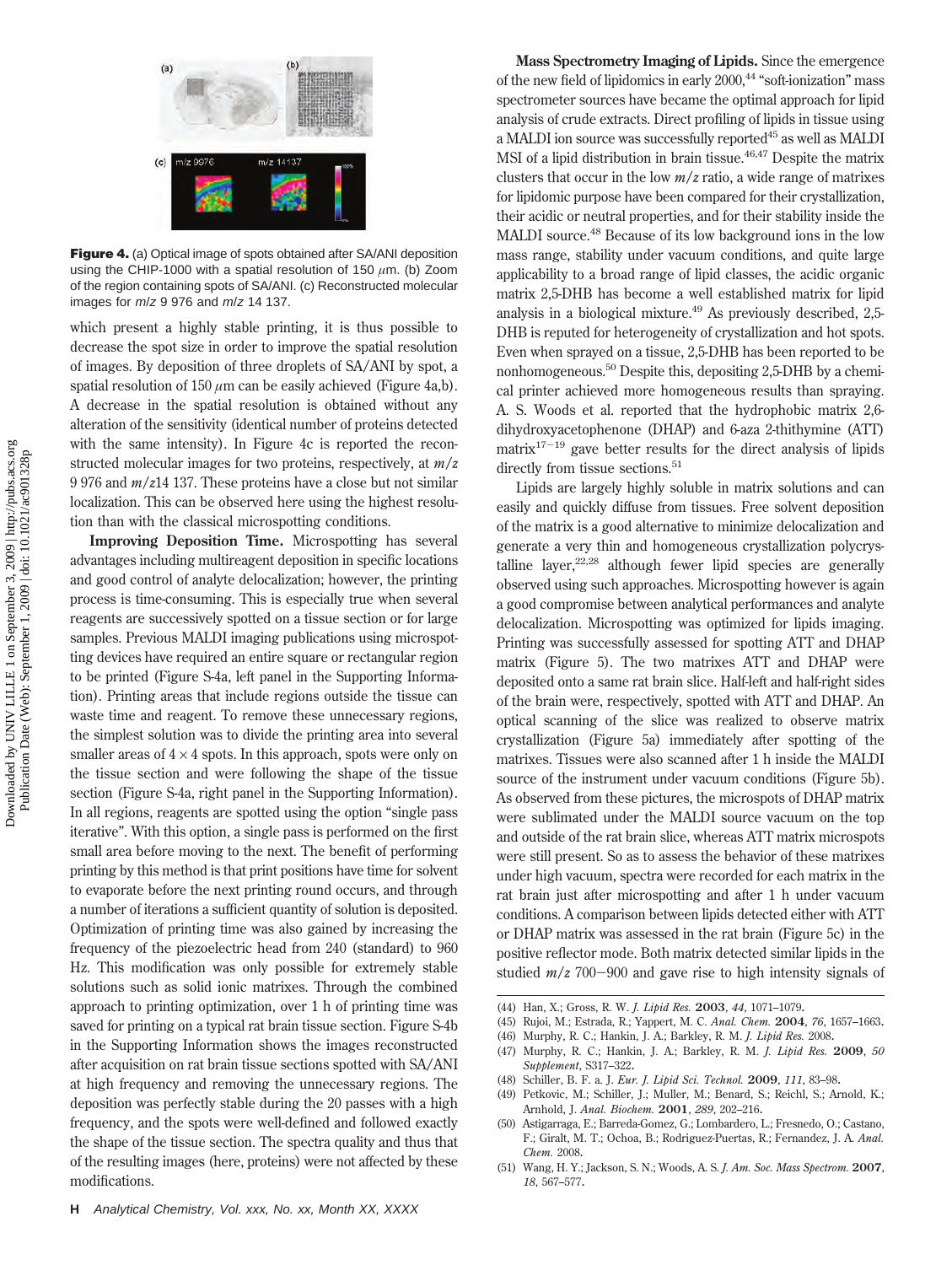

**Figure 5.** (a, b) ATT and DHAP matrix deposition onto a rat brain slice with the CHIP-1000 printer and vacuum-related effect on matrix sublimation. (c) Time-course vacuum effect on direct tissue analysis of lipids in white matter. Rat brain imaging of PC 16:0 (d), PE 38:1 (e), and PS 38:4 (f).

detected lipids when recorded immediately after introduction of the sample in the MALDI source. On the other hand, DHAP in high vacuum conditions for 1 h lead to a dramatic decrease in the intensity of the previous detected lipids whereas for ATT equivalent signal intensity is observed (Figure 5c). This highlights a previous observation made by A. S Woods et al.<sup>52</sup> regarding the sublimation of the DHAP matrix under high vacuum conditions. This sublimation is accentuated by the weak amount of DHAP matrix deposited onto the slice using the microspotting device. The stability of ATT matrix under high vacuum has taken advantage over DHAP for lipid imaging using a microspotting device.

With the knowledge that glycerophospholipids are extracted with a polar solvent such as ethanol, hand deposition of the matrix has been correlated with an important delocalization of this latter class of lipids.<sup>21</sup> As a consequence to these observations, the DHAP and ATT matrixes were used for microspotting. Because of its stability under vacuum conditions, only ATT was used for imaging sequences. The printer was set to generate 250 *µ*m diameter spots of the ATT matrix. Spectra were then recorded in the positive reflector mode, and normalized images are presented (Figure 5d-f). MALDI images of  $[M + H]$ <sup>+</sup> ions of glycerophospholipids showed that phosphatidylcholine PC 16:0 (Figure 5d) and phosphatidylethanolamine PE 38:1 (Figure 5e) were observed mainly in gray matter, whereas phosphatidylglycerol PS 38:4 (Figure 5f) was located in white matter.

## **CONCLUSIONS**

Sample preparation is a crucial step in the MALDI MSI workflow. The matrix choice and its crystallization is an important

<sup>(52)</sup> Jackson, S. N.; Woods, A. S. *J. Chromatogr., B: Anal. Technol. Biomed. Life Sci.* **2009**, *877*, 2822–2829.